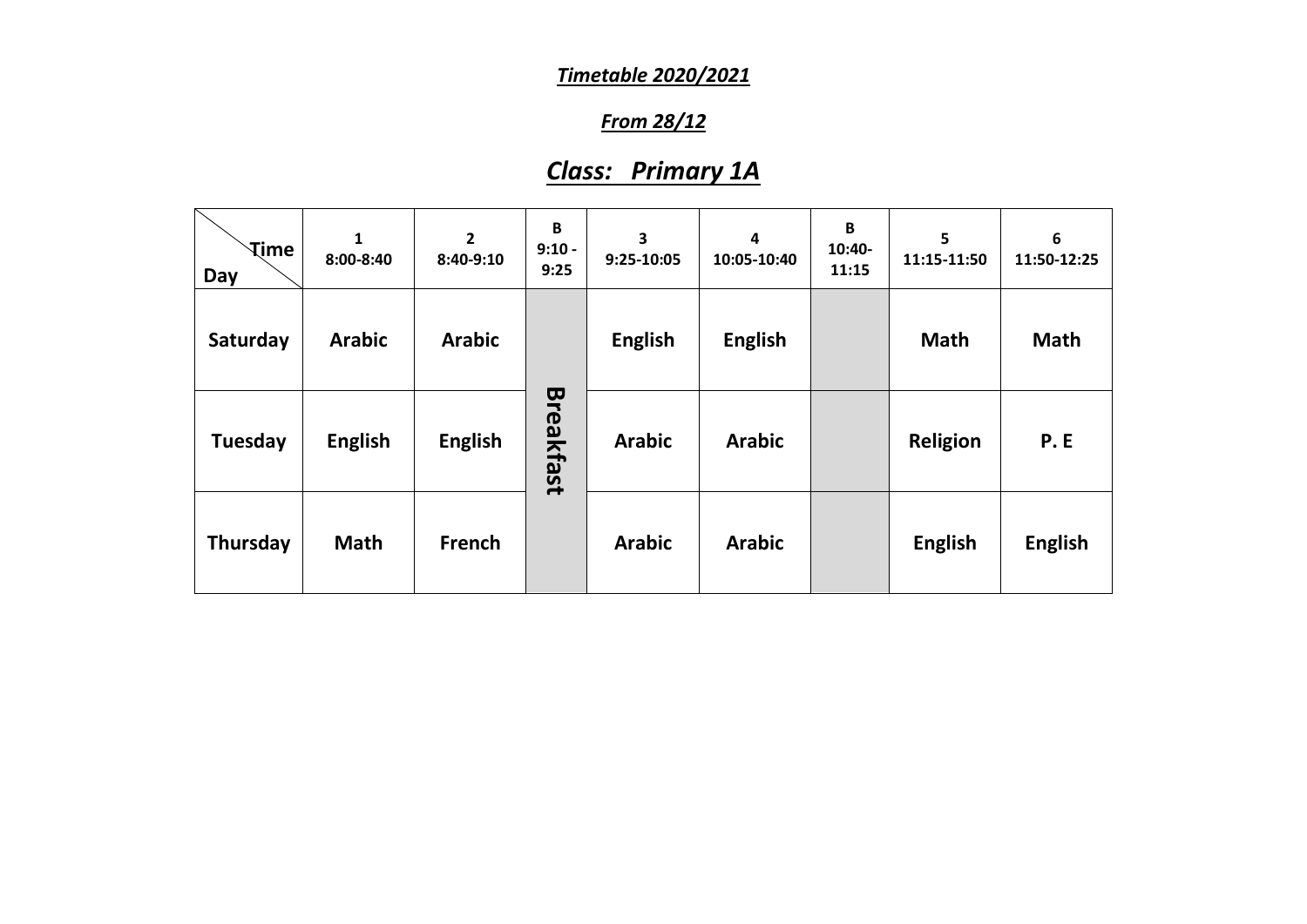### *From 28/12*

## *Class: Primary 1B*

| <b>Time</b><br>Day | $\mathbf{1}$<br>8:00-8:40 | $\overline{2}$<br>8:40-9:10 | B<br>9:10<br>$-9:25$ | 3<br>9:25-10:05 | $\overline{\mathbf{4}}$<br>10:05-10:40 | B<br>10:40-<br>11:15 | 5<br>11:15-11:50 | 6<br>11:50-12:25 |
|--------------------|---------------------------|-----------------------------|----------------------|-----------------|----------------------------------------|----------------------|------------------|------------------|
| Saturday           | <b>Math</b>               | <b>Religion</b>             |                      | <b>Arabic</b>   | <b>Arabic</b>                          |                      | <b>English</b>   | <b>English</b>   |
| <b>Tuesday</b>     | <b>English</b>            | <b>English</b>              | <b>Breakfast</b>     | P.E             | <b>Math</b>                            |                      | <b>Arabic</b>    | <b>Arabic</b>    |
| Thursday           | <b>Arabic</b>             | <b>Arabic</b>               |                      | <b>English</b>  | <b>English</b>                         |                      | <b>Math</b>      | <b>French</b>    |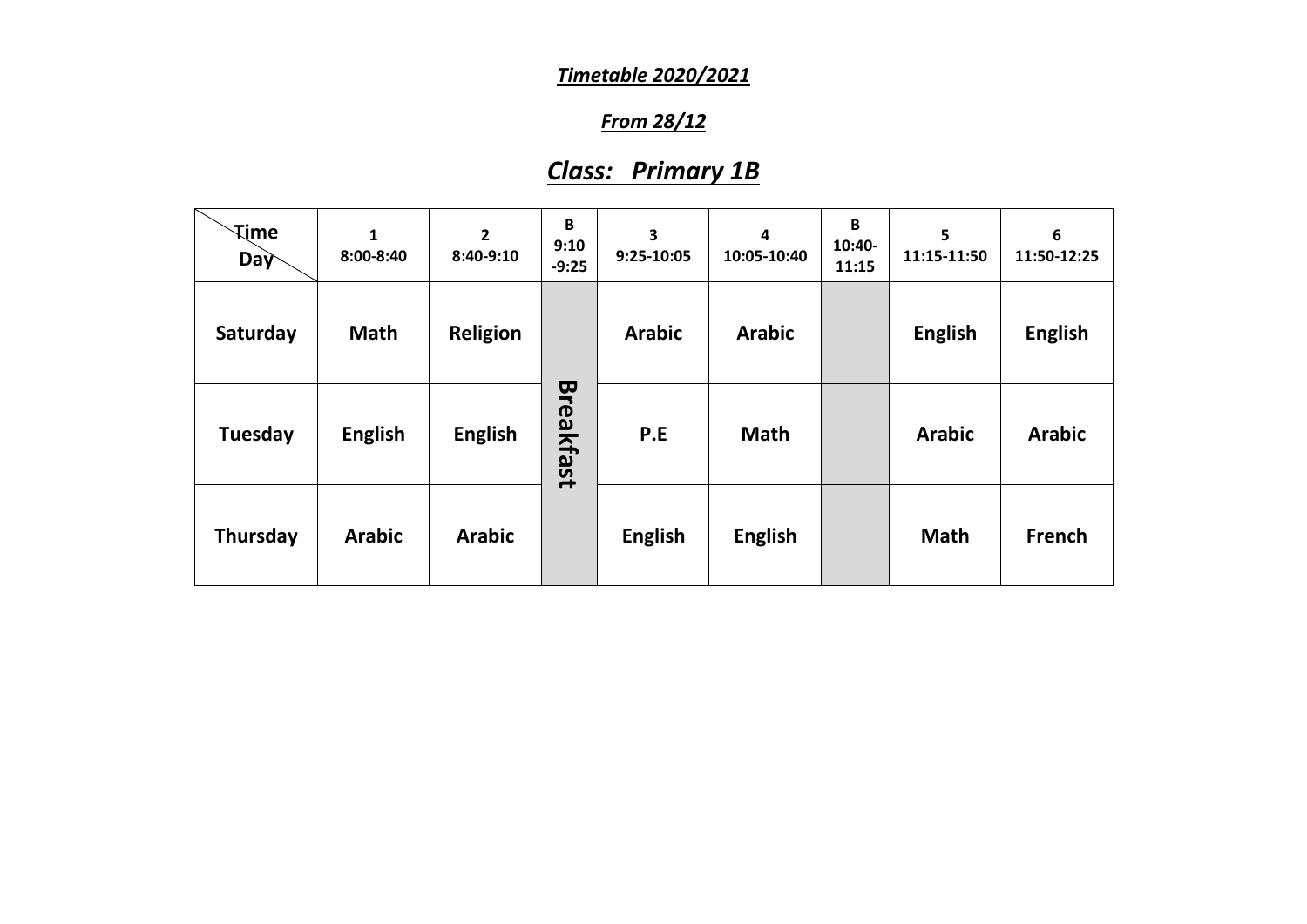### *From 28/12*

# *Class: Primary 1C*

| Time<br>Day | 1<br>8:00-8:40 | 2<br>$8:40-9:10$ | B<br>$9:10 -$<br>9:25 | 3<br>9:25-10:05 | 4<br>10:05-10:40 | B<br>10:40-<br>11:15 | 5<br>11:15-11:50 | 6<br>11:50-12:25 |
|-------------|----------------|------------------|-----------------------|-----------------|------------------|----------------------|------------------|------------------|
| Saturday    | <b>English</b> | <b>English</b>   |                       | <b>Religion</b> | <b>Math</b>      |                      | <b>Arabic</b>    | <b>Arabic</b>    |
| Tuesday     | <b>Math</b>    | French           | <b>Breakfast</b>      | <b>Arabic</b>   | <b>Arabic</b>    |                      | <b>English</b>   | <b>English</b>   |
| Thursday    | <b>English</b> | <b>English</b>   |                       | <b>Arabic</b>   | <b>Arabic</b>    |                      | <b>P.E</b>       | <b>Math</b>      |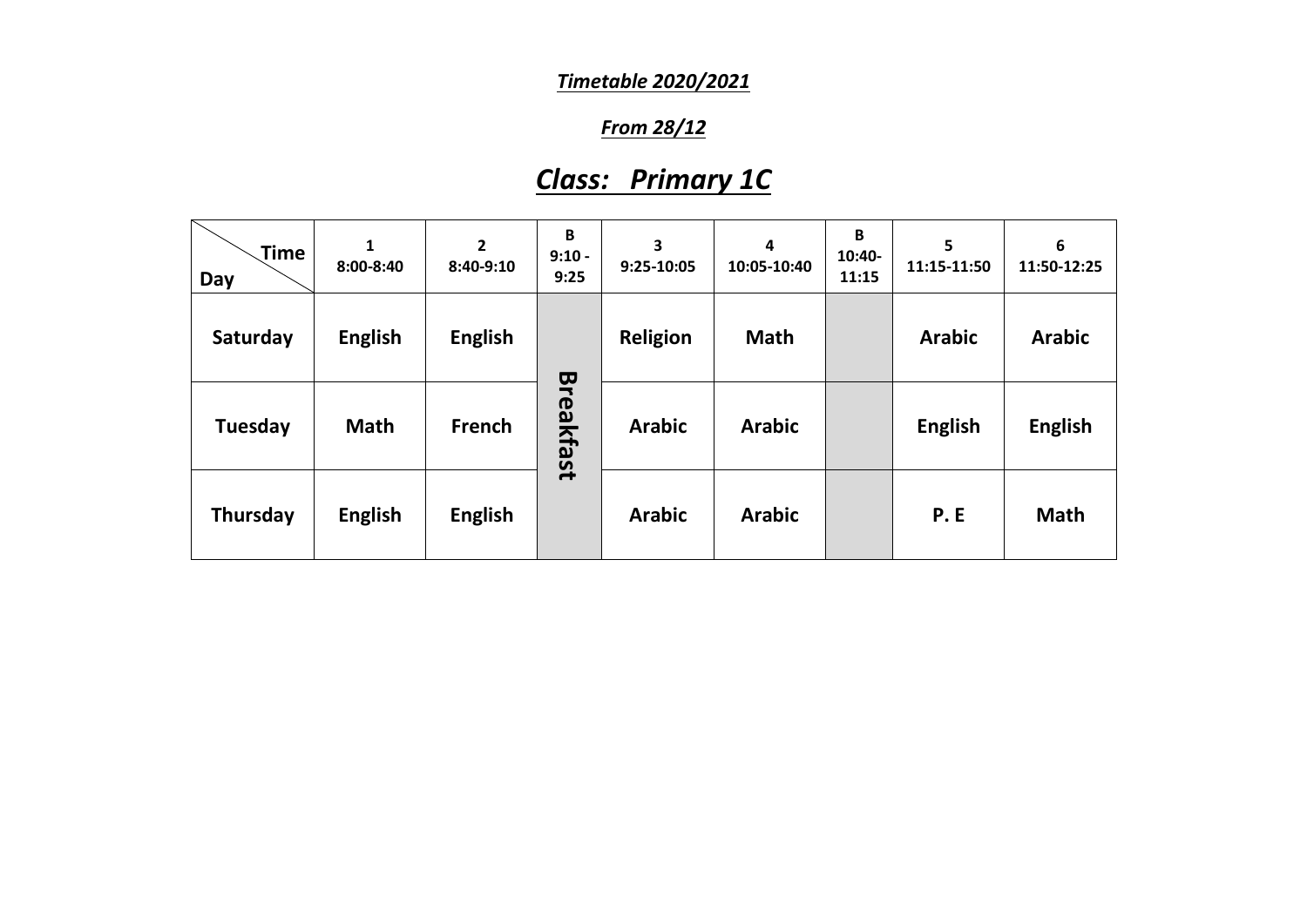### *From 28/12*

# *Class: Primary 2A*

| Time<br>Day    | 1<br>8:00-8:40  | $\overline{\mathbf{2}}$<br>$8:40-9:10$ | B<br>$9:10 -$<br>9:25 | 3<br>9:25-10:05 | 4<br>10:05-10:40 | B<br>10:40-<br>11:15 | 5<br>11:15-11:50 | 6<br>11:50-12:25 |
|----------------|-----------------|----------------------------------------|-----------------------|-----------------|------------------|----------------------|------------------|------------------|
| <b>Monday</b>  | <b>Religion</b> | <b>Math</b>                            |                       | <b>Arabic</b>   | <b>Arabic</b>    |                      | <b>English</b>   | <b>English</b>   |
| <b>Tuesday</b> | <b>Math</b>     | <b>Math</b>                            | Breakfast             | <b>English</b>  | <b>English</b>   |                      | <b>Arabic</b>    | <b>Arabic</b>    |
| Wednesday      | <b>French</b>   | <b>P.E</b>                             |                       | <b>Arabic</b>   | <b>Arabic</b>    |                      | <b>English</b>   | <b>English</b>   |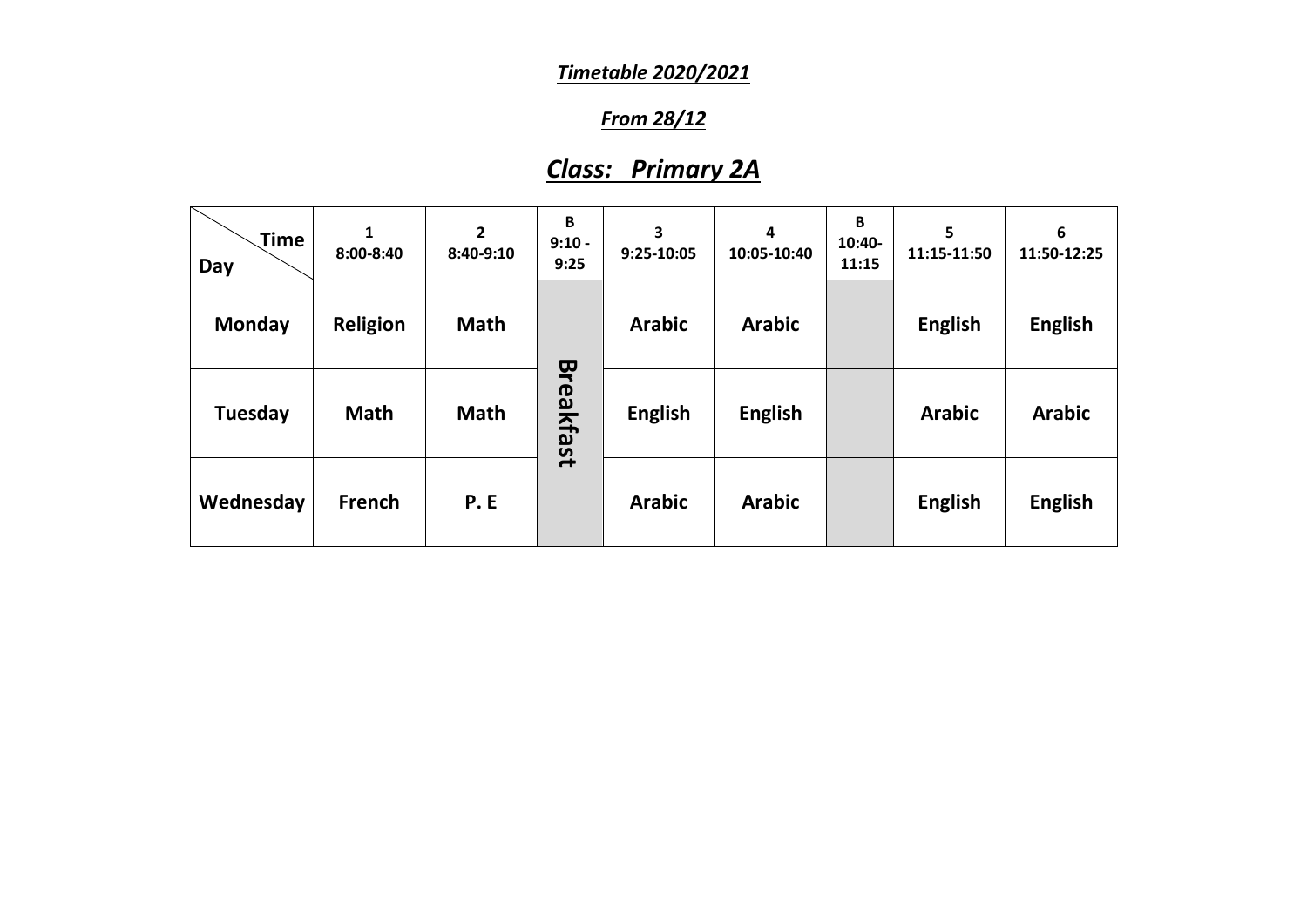## *From 28/12*

# *Class: Primary 2B*

| Time<br>Day   | 1<br>8:00-8:40 | $\overline{2}$<br>8:40-9:10 | B<br>9:10<br>$-9:25$ | 3<br>9:25-10:05 | 4<br>10:05-10:40 | B<br>10:40-<br>11:15 | 5<br>11:15-11:50 | 6<br>11:50-12:25 |
|---------------|----------------|-----------------------------|----------------------|-----------------|------------------|----------------------|------------------|------------------|
| <b>Monday</b> | <b>English</b> | <b>English</b>              |                      | P.E             | <b>Math</b>      |                      | <b>Arabic</b>    | <b>Arabic</b>    |
| Tuesday       | <b>Arabic</b>  | <b>Arabic</b>               | Breakfast            | <b>Math</b>     | <b>Math</b>      |                      | <b>English</b>   | <b>English</b>   |
| Wednesday     | <b>English</b> | <b>English</b>              |                      | <b>Religion</b> | French           |                      | <b>Arabic</b>    | <b>Arabic</b>    |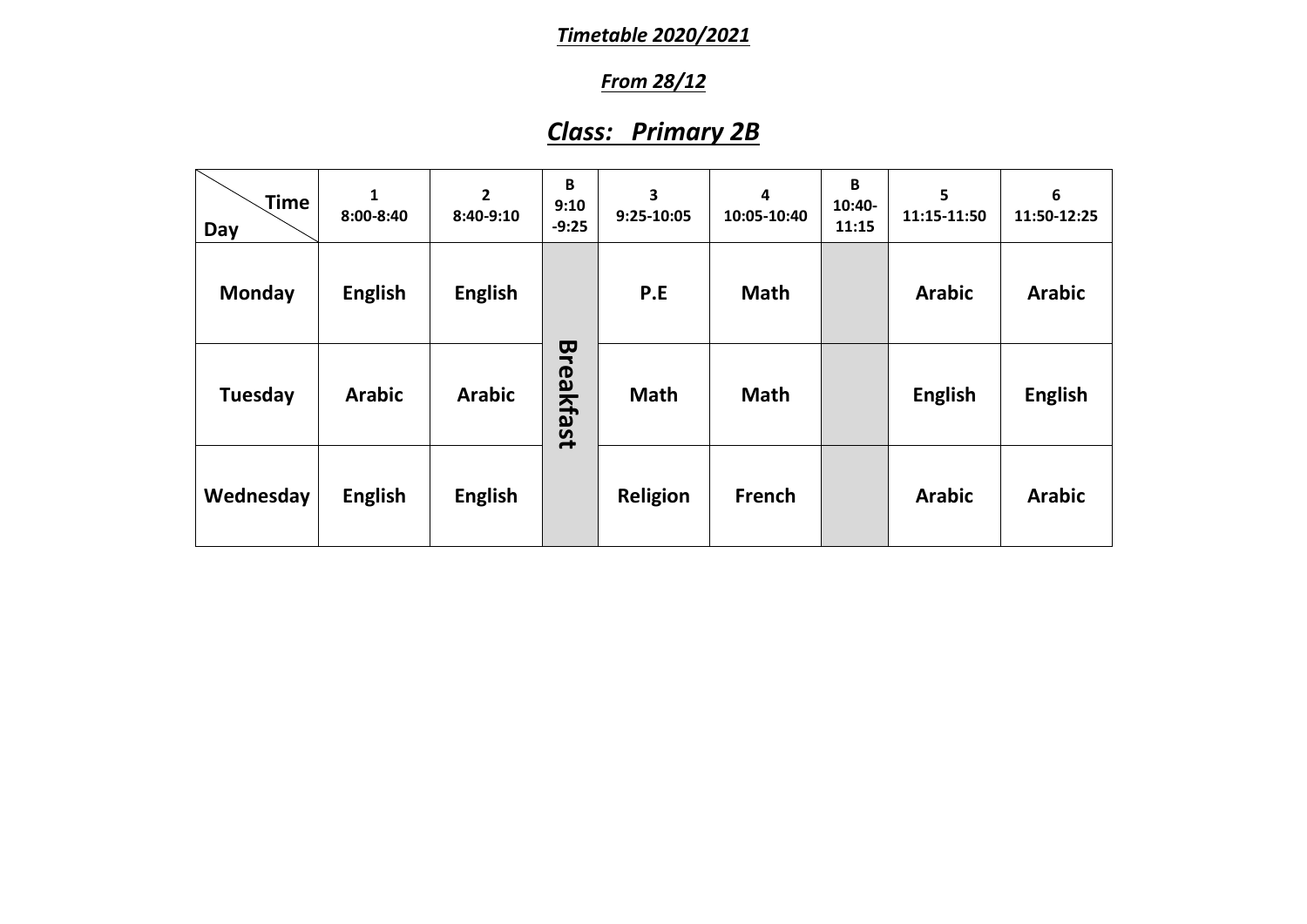## *From 28/12*

# *Class: Primary 2C*

| Time<br>Day | $\mathbf{1}$<br>8:00-8:40 | $\mathbf{2}$<br>8:40-9:10 | $\mathbf B$<br>$9:10 -$<br>9:25 | 3<br>9:25-10:05 | 4<br>10:05-10:40 | B<br>10:40-<br>11:15 | 5<br>11:15-11:50 | 6<br>11:50-12:25 |
|-------------|---------------------------|---------------------------|---------------------------------|-----------------|------------------|----------------------|------------------|------------------|
| Monday      | <b>Arabic</b>             | <b>Arabic</b>             |                                 | <b>Math</b>     | French           |                      | <b>English</b>   | <b>English</b>   |
| Tuesday     | <b>Religion</b>           | P.E                       | Breakfast                       | <b>English</b>  | <b>English</b>   |                      | <b>Arabic</b>    | <b>Arabic</b>    |
| Wednesday   | <b>English</b>            | <b>English</b>            |                                 | <b>Math</b>     | <b>Math</b>      |                      | <b>Arabic</b>    | <b>Arabic</b>    |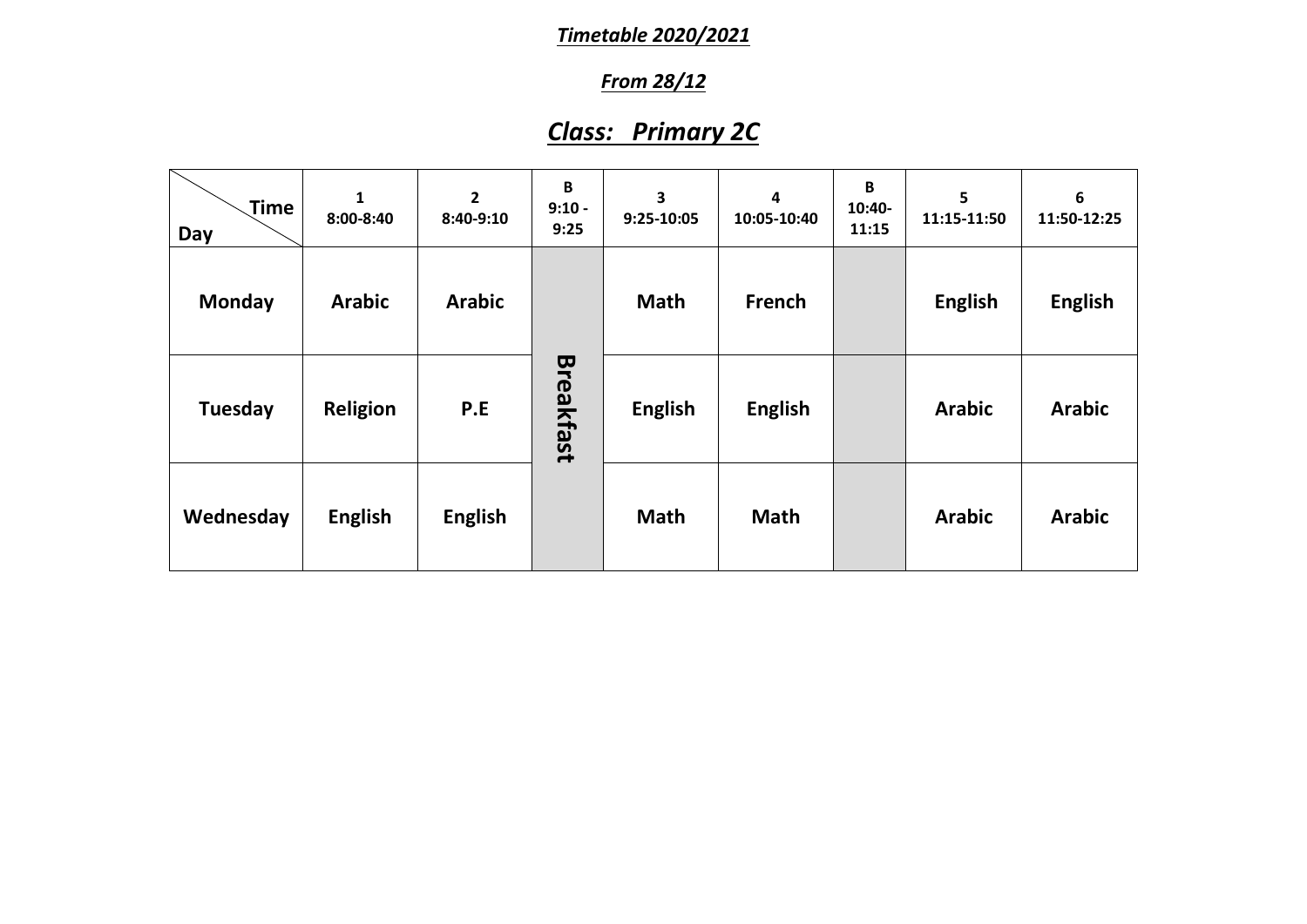## *From 28/12*

# *Class: Primary 2D*

| Time<br>Day   | $\mathbf{1}$<br>8:00-8:40 | $\overline{2}$<br>8:40-9:10 | $\mathbf B$<br>$9:10 -$<br>9:25 | 3<br>9:25-10:05 | 4<br>10:05-10:40 | B<br>10:40-<br>11:15 | 5<br>11:15-11:50 | 6<br>11:50-12:25 |
|---------------|---------------------------|-----------------------------|---------------------------------|-----------------|------------------|----------------------|------------------|------------------|
| <b>Monday</b> | <b>Arabic</b>             | <b>Arabic</b>               |                                 | <b>English</b>  | <b>English</b>   |                      | <b>French</b>    | <b>Religion</b>  |
| Tuesday       | P.E                       | <b>Math</b>                 | <b>Breakfast</b>                | <b>Arabic</b>   | <b>Arabic</b>    |                      | <b>English</b>   | <b>English</b>   |
| Wednesday     | <b>Arabic</b>             | <b>Arabic</b>               |                                 | <b>English</b>  | <b>English</b>   |                      | <b>Math</b>      | <b>Math</b>      |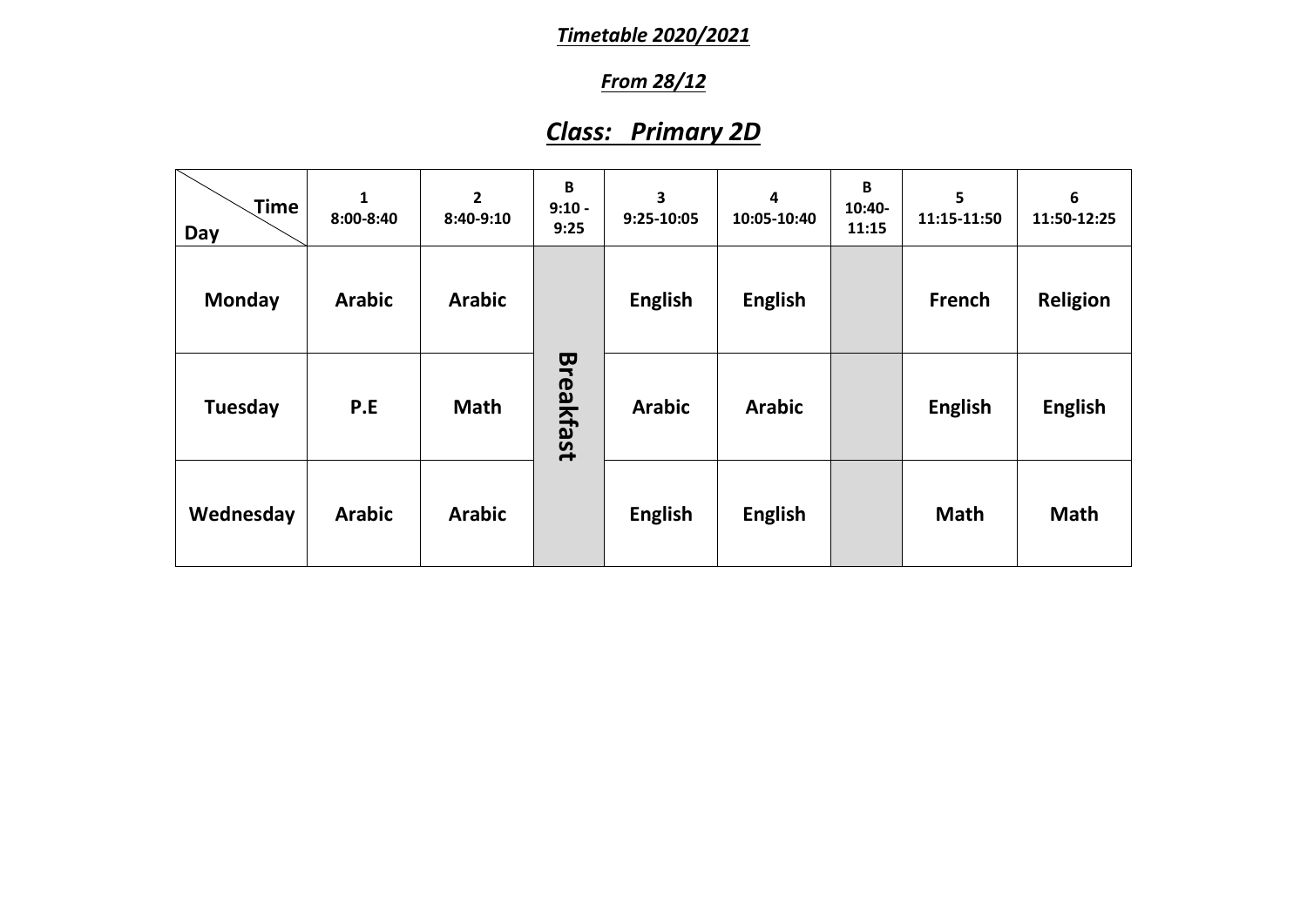## *From 28/12*

# *Class: Primary 2E*

| <b>Time</b><br>Day | 1<br>8:00-8:40 | $\mathbf{2}$<br>8:40-9:10 | B<br>$9:10 -$<br>9:25 | 3<br>9:25-10:05 | $\overline{\mathbf{4}}$<br>10:05-10:40 | B<br>10:40-<br>11:15 | 5<br>11:15-11:50 | 6<br>11:50-12:25 |
|--------------------|----------------|---------------------------|-----------------------|-----------------|----------------------------------------|----------------------|------------------|------------------|
| <b>Monday</b>      | French         | <b>Math</b>               |                       | <b>English</b>  | <b>English</b>                         |                      | <b>Arabic</b>    | <b>Arabic</b>    |
| Tuesday            | <b>Arabic</b>  | <b>Arabic</b>             | Breakfast             | <b>English</b>  | <b>English</b>                         |                      | <b>Math</b>      | <b>Math</b>      |
| Wednesday          | <b>P.E</b>     | <b>English</b>            |                       | <b>English</b>  | <b>Religion</b>                        |                      | <b>Arabic</b>    | <b>Arabic</b>    |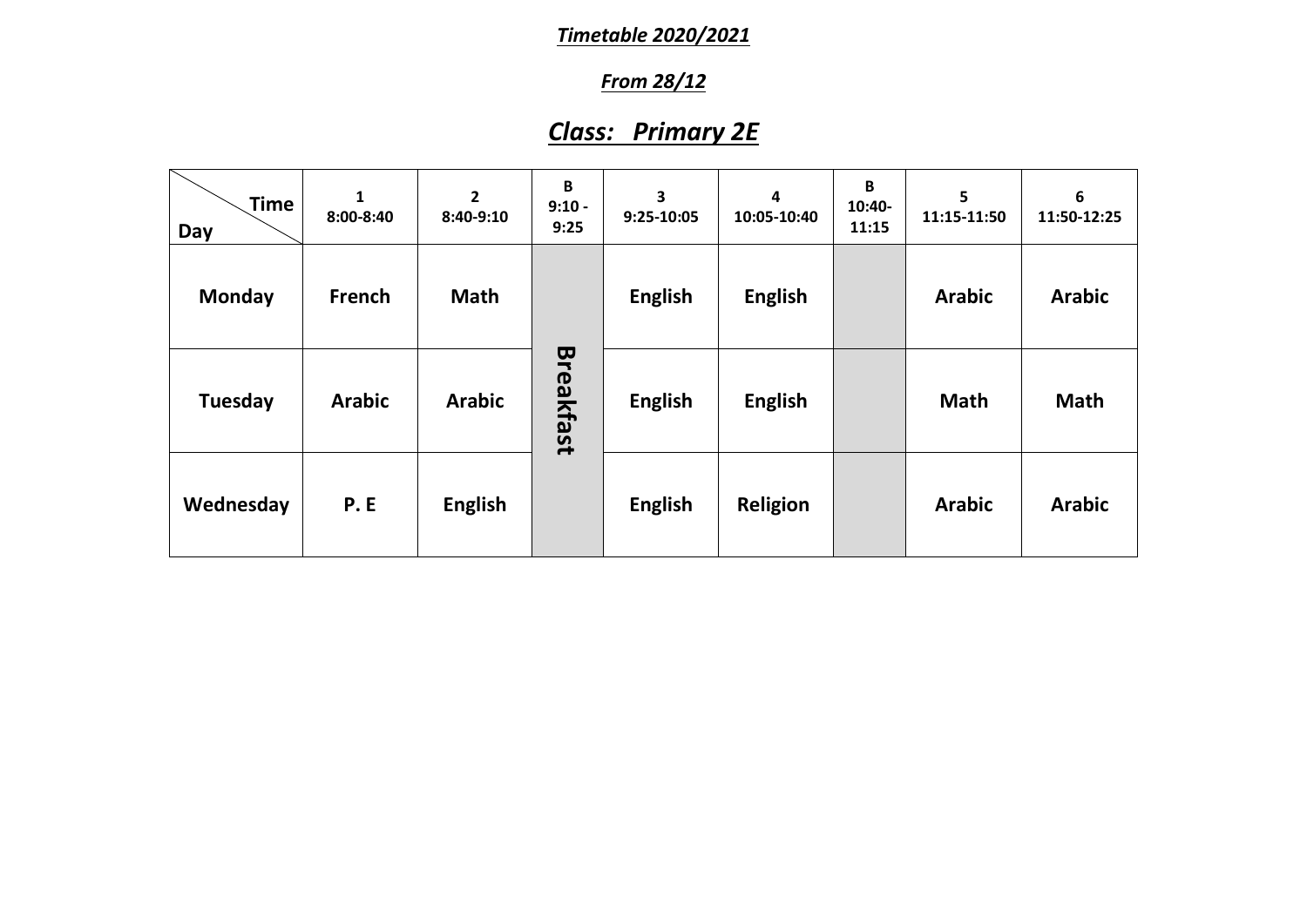### *From 28/12*

## *Class: Primary 3A*

| Time<br>Day   | $\mathbf{1}$<br>8:00-8:40 | $\overline{2}$<br>8:40-9:10 | $\mathbf B$<br>$9:10 -$<br>9:25 | 3<br>9:25-10:05 | 4<br>10:05-10:40 | B<br>10:40-<br>11:15 | 5<br>11:15-11:50 | 6<br>11:50-12:25 |
|---------------|---------------------------|-----------------------------|---------------------------------|-----------------|------------------|----------------------|------------------|------------------|
| Saturday      | <b>Math</b>               | <b>P.E</b>                  |                                 | <b>English</b>  | <b>English</b>   |                      | <b>Arabic</b>    | <b>Arabic</b>    |
| <b>Monday</b> | <b>English</b>            | <b>English</b>              | <b>Breakfast</b>                | <b>Religion</b> | <b>Math</b>      |                      | <b>Arabic</b>    | <b>Arabic</b>    |
| Wednesday     | <b>Math</b>               | <b>French</b>               |                                 | <b>Arabic</b>   | <b>Arabic</b>    |                      | <b>English</b>   | <b>English</b>   |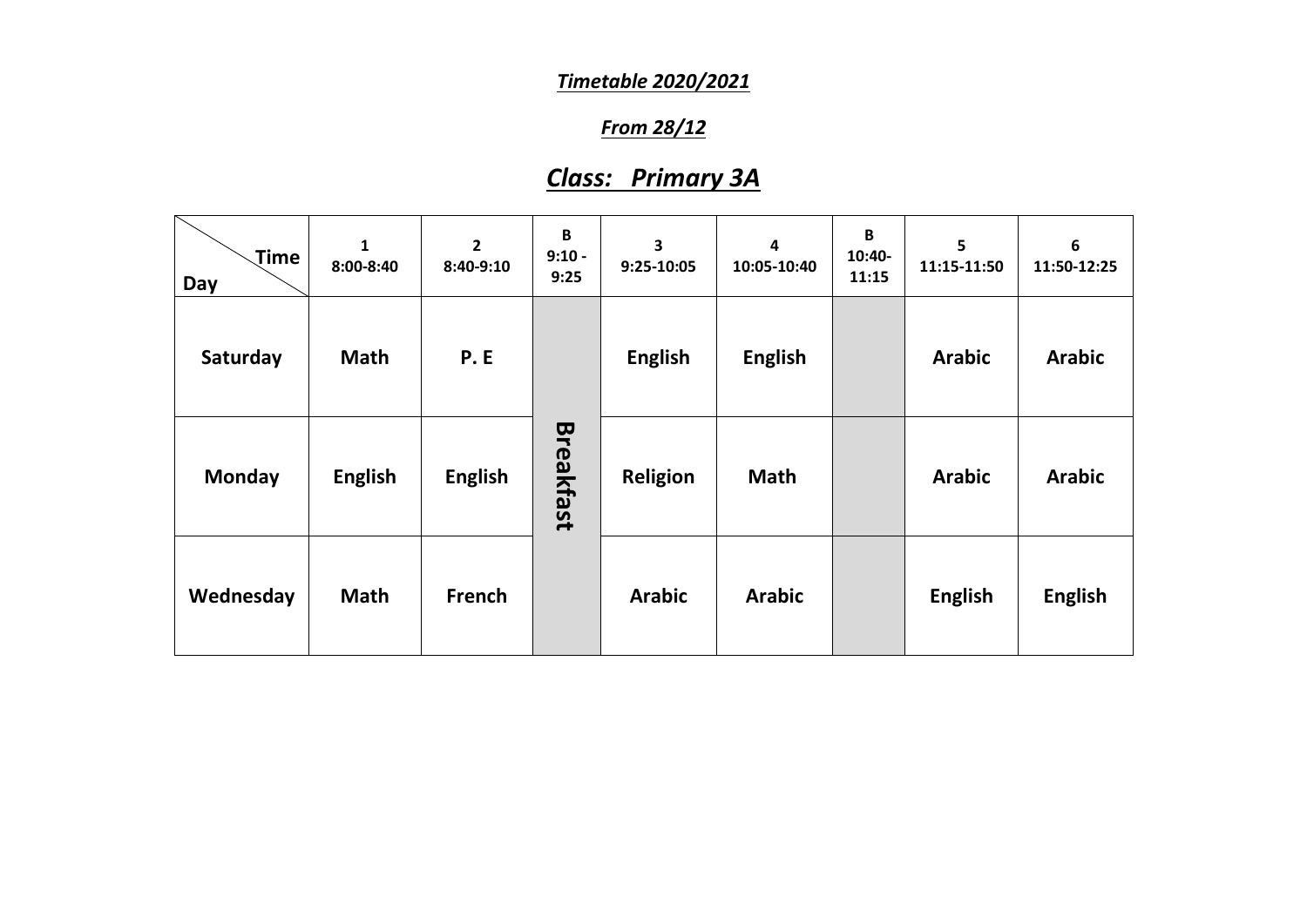### *From 28/12*

## *Class: Primary 3B*

| Time<br>Day | 1<br>8:00-8:40 | $\overline{2}$<br>8:40-9:10 | $\, {\bf B}$<br>$9:10 -$<br>9:25 | 3<br>9:25-10:05 | 4<br>10:05-10:40 | B<br>10:40-<br>11:15 | 5<br>11:15-11:50 | 6<br>11:50-12:25 |
|-------------|----------------|-----------------------------|----------------------------------|-----------------|------------------|----------------------|------------------|------------------|
| Saturday    | <b>Arabic</b>  | <b>Arabic</b>               |                                  | <b>English</b>  | <b>English</b>   |                      | <b>Math</b>      | French           |
| Monday      | <b>English</b> | <b>English</b>              | Breakfast                        | <b>Arabic</b>   | <b>Arabic</b>    |                      | <b>Religion</b>  | <b>P.E</b>       |
| Wednesday   | <b>Arabic</b>  | <b>Arabic</b>               |                                  | <b>Math</b>     | <b>Math</b>      |                      | <b>English</b>   | <b>English</b>   |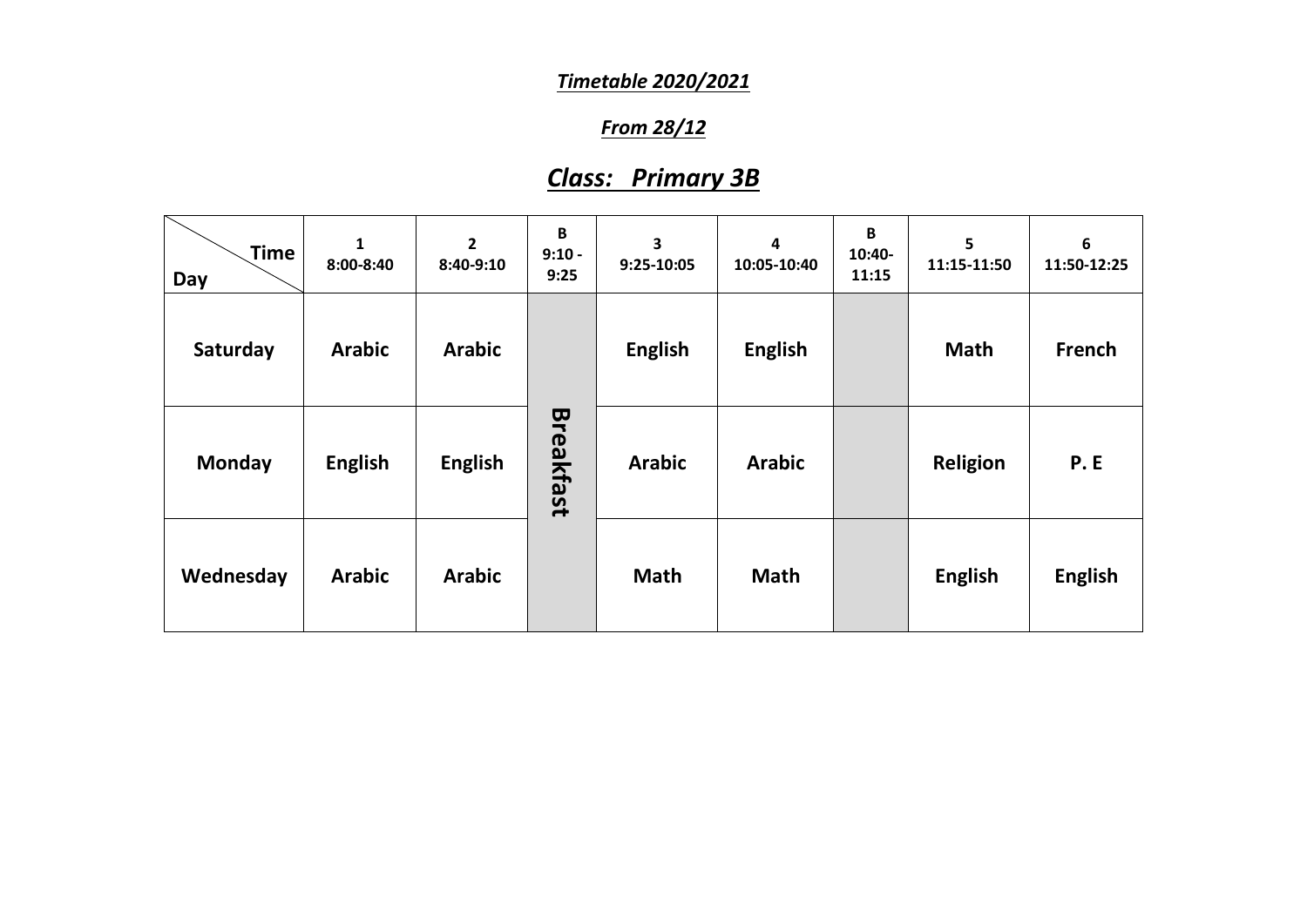## *From 28/12*

# *Class: Primary 3C*

| Time<br>Day   | 1<br>8:00-8:40 | $\overline{2}$<br>8:40-9:10 | B<br>$9:10 -$<br>9:25 | 3<br>9:25-10:05 | $\overline{\mathbf{4}}$<br>10:05-10:40 | B<br>$10:40-$<br>11:15 | 5<br>11:15-11:50 | 6<br>11:50-12:25 |
|---------------|----------------|-----------------------------|-----------------------|-----------------|----------------------------------------|------------------------|------------------|------------------|
| Saturday      | <b>English</b> | <b>English</b>              |                       | <b>Math</b>     | French                                 |                        | <b>Arabic</b>    | <b>Arabic</b>    |
| <b>Monday</b> | <b>Arabic</b>  | <b>Arabic</b>               | <b>Breakfast</b>      | <b>Math</b>     | <b>Religion</b>                        |                        | <b>English</b>   | <b>English</b>   |
| Wednesday     | <b>Arabic</b>  | <b>Arabic</b>               |                       | <b>English</b>  | <b>English</b>                         |                        | <b>Math</b>      | <b>P.E</b>       |